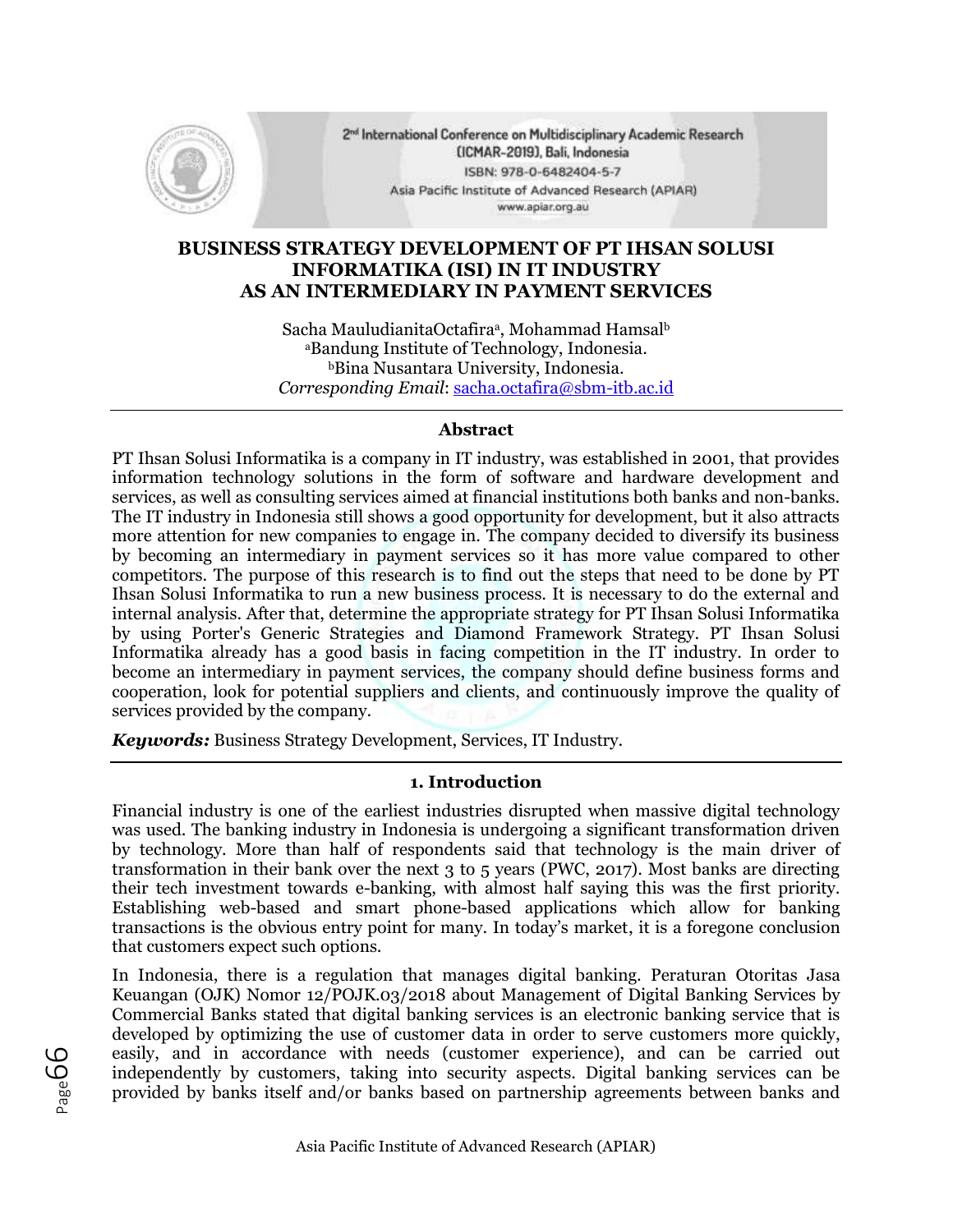bank partners. Bank partners can be financial service institutions (Lembaga Jasa Keuangan/LJK) or non-financial service institutions.

PT Ihsan Solusi Informatika is one of the digital banking service providers who has partnered with banks and bank partners. The services are focusing on banking and financial industries by providing software development, software service, and consulting service. Based on the services, the clients in financial institutions, and also the number of employees in the company, there are 3 (three) major competitors that competing directly with PT Ihsan Solusi Informatika. Those companies are PT Sigma Cipta Caraka, PT Multipolar Technology Tbk, and PT Collega Inti Pratama. All of them are local players which are used by local and international companies. PT Ihsan Solusi Informatika is not that big compared to other companies in terms of the number of employees and the number of clients, but still can maintain the profit and existing clients. Most of these companies have been running more than 15 years in the IT industry.



Figure 1: Competitive Map of PT IhsanSolusiInformatika

Consumer banking, once viewed as the fortress in financial services, is now being identified as the most likely financial sector to be disrupted by fintechs over the next 5 years. The very simplicity that underlies banking products and processes for savings, lending, and business services renders the sector ripe for disruption. Based on the report from PwC (2018), Indonesian bankers are also focusing their digital strategy primarily on consumer banking products/services and the mass customer segment (refer to Figure 2).





 $\sum_{\text{age}}$ 

Seeing those potentials, PT Ihsan Solusi Informatika decided to add new types of business into the company, which is as an intermediary in payment gateway and switching provider services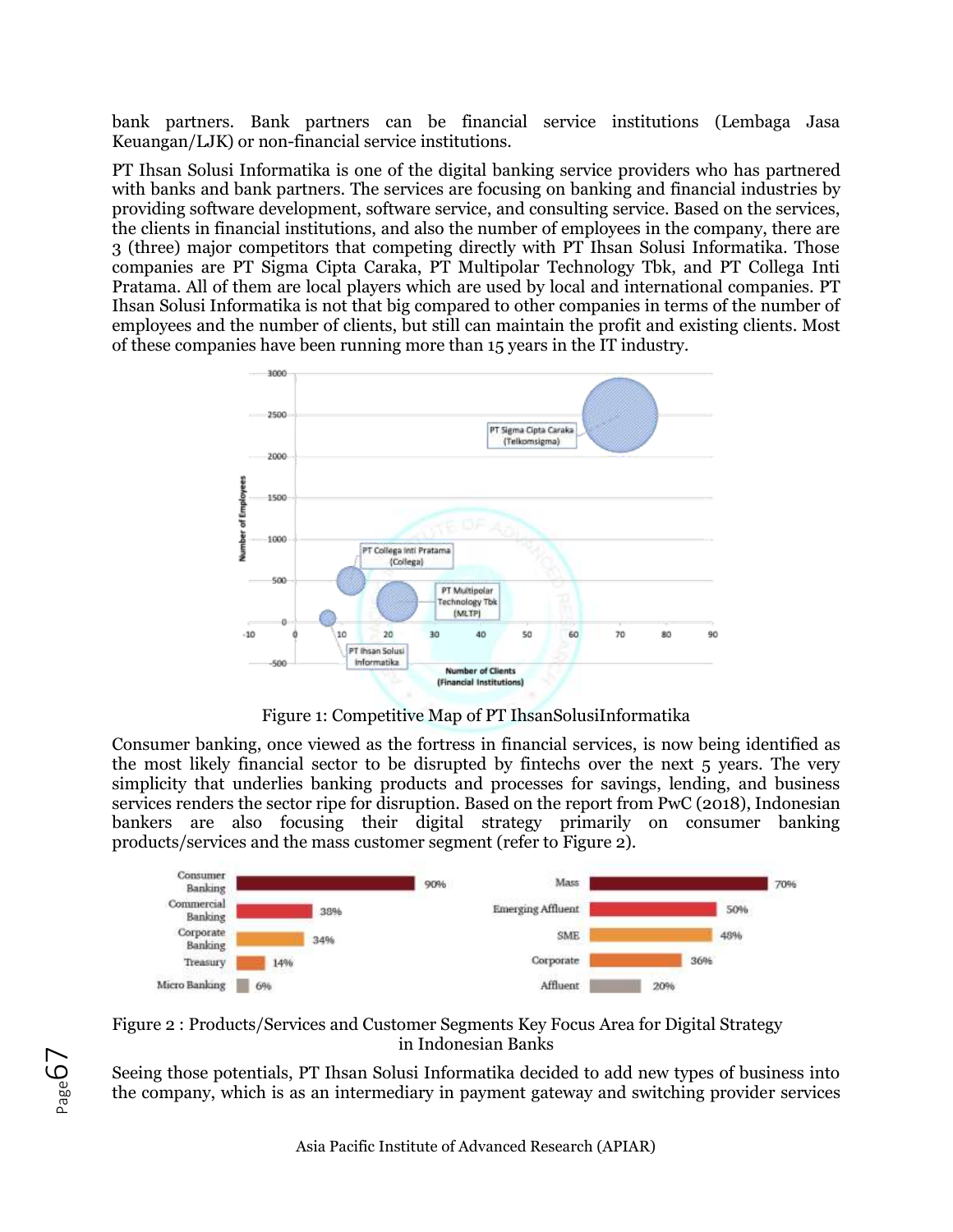to support online transaction. There are already some companies in payment gateway and switching provider services, so PT Ihsan Solusi Informatika requires the right strategy in order to the new type of business can grow sustainably and compete with other companies.

# **2. Business Issue Exploration**

PT Ihsan Solusi Informatika sees that there is a large potential of non-cash payments. This is also supported by the research results by PwC (2018) shown in Figure 1.5, where consumer banking will become one of the sectors in the bank that will be disrupted by fintech. If it is disrupted by fintech, the role of technology in it will begin. In addition, PT Ihsan Solusi Informatika also sees the potential of existing clients, namely PT POS and BMT BUS.

PT POS has a non-cash payment system that has been applied in every branch of the post office in Indonesia. BMT BUS is one of the biggest clients at PT Ihsan Solusi Informatika at present who has used technology services, all of which are provided by PT Ihsan Solusi Informatika. BMT BUS has approximately four hundred thousand customers, the majority of them are live in small cities, and they lived near by the store. BMT BUS plans to provide bill payment services through its customers who open stores, so that it will reach more people near the store to pay their bills through the store. To provide these services, PT Ihsan Solusi Informatika became an intermediary for PT POS to enter its non-cash payment services with a system modified by PT Ihsan Solusi Informatika so it can be implemented in mobile banking application of BMT BUS. After that, BMT BUS customers who have stores become the payment counter for residents who will pay their bills through the counter in the nearest store. The intermediary scheme of the payment system can be seen in the following figure.



Figure3 : PT IhsanSolusiInformatika Business Development

The term intermediary in payment systems has been used in various countries with business process as described above. Electronic Payment Intermediate Service Providers are persons who act as intermediaries between financial institutions and their customers in the payment-related field and either communicate orders to initiate payment using IT or acquire account information and provide such information to customers in financial institutions under entrustment from customers (Miyamoto & Taura, 2017). A payment service provider is one whose business it is to provide payment services, that the services must be provided to persons making payments (consumers) or parties using the payment services (retailers), or both (De Nederlandsche Bank, 2016). So, a payment service provider acts as an intermediary between the two. PT Ihsan Solusi Informatika decided to add new types of business as an intermediary in payment services, but need to know how the strategy should be implemented.

This research started with identifying the business issue occur in the company and need to be analyzed more. The objectives of this research are to determine the conditions both externally and internally of the company and then make strategies based on the result of the analysis. In order to analyze and make strategies for the company, it is necessary to collect data from various sources with 2 (two) types, those are primary data and secondary data. The collected data then analyzed using PEST analysis, Porter's five forces, and competitor analysis for external conditions and using value chain analysis, VRIO framework, and current business model for internal conditions.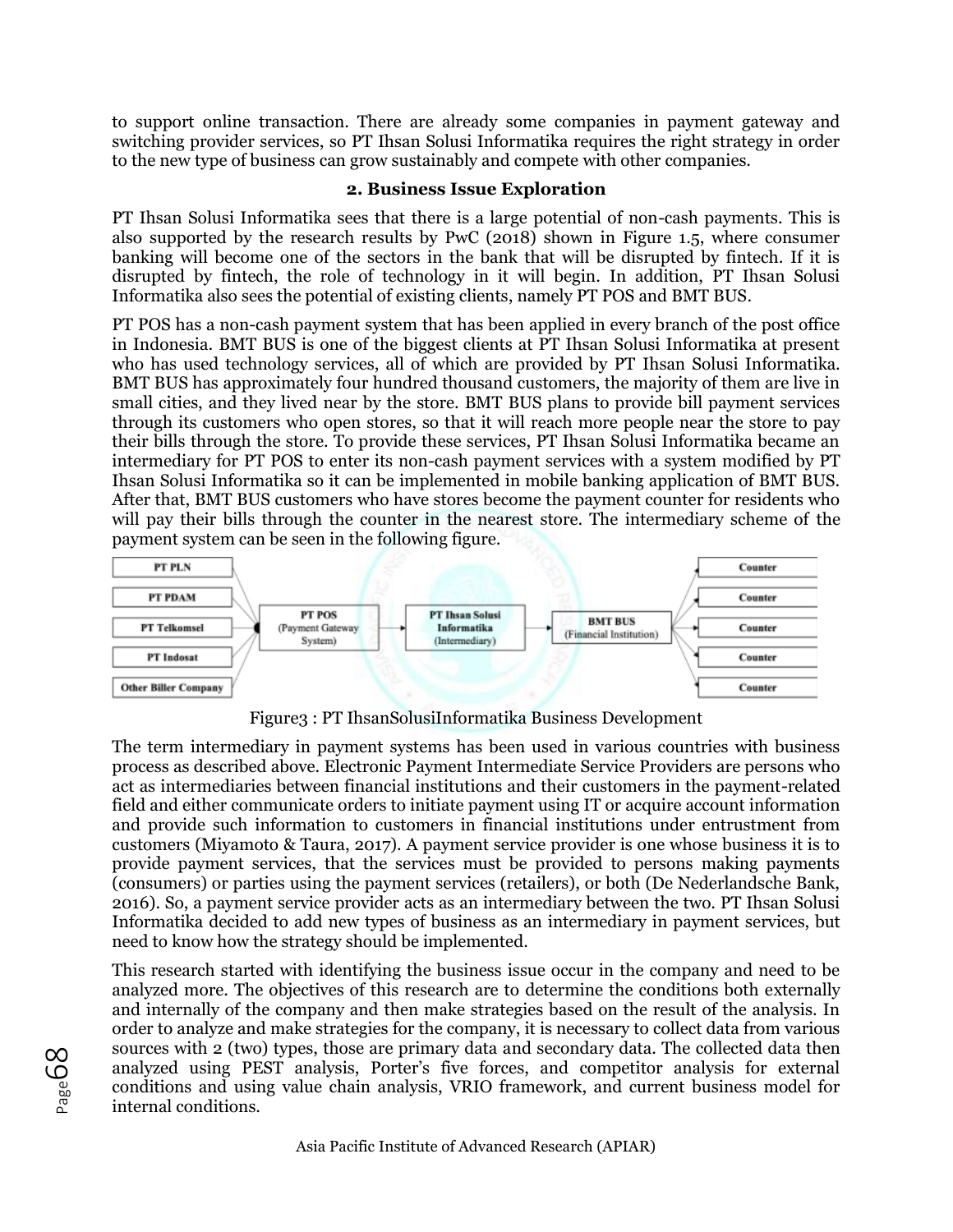External analysis can provide an overview of opportunities and threats for company where the analysis consists of PEST analysis, Porter's Five Forces, and competitive analysis. There are various opportunities that can be taken for PT Ihsan Solusi Informatika by looking at the condition of the IT industry in Indonesia and also from the conditions in Indonesia generally. The general election in Indonesia, which will be held in 2019, can provide opportunities for IT firms such as PT Ihsan Solusi Informatika. In addition, regulations that regulate the rules regarding both IT and fintech companies are increasingly clear, so PT Ihsan Solusi Informatika has been able to measure anything that is allowed and not allowed when planning to develop the company (Kurnianingrum, 2018). The government currently has a special program to facilitate business processes and policies that specifically lead to improvements in IT sector, Nawacita Program (Frost & Sullivan, 2018). Economic conditions in Indonesia also continued to improve despite global economic conditions which tended to decline (OJK in Katadata, 2018; Google & Temasek, 2018). However, the threat that comes from general conditions in Indonesia, including political conditions that can change significantly after the election due to the bad implementation of the election.

The majority of the population in Indonesia are also familiar with the use of the internet, social media, and some of them also often use applications to support their financial activities. Indonesia poses tremendous opportunity for digitalization in banking. Despite the low penetration rate compared to other ASEAN emerging and developed countries, Indonesia's citizens are known to be tech savvy people (Solidiance, 2017). Indonesia's internet user engagement against technology is constantly growing, especially with online purchase behavior. According to a 2019 report by We Are Social, Indonesia has around 150 million internet users, with 150 million active social media users and 130 million active mobile social media users. These combines with more than 60 million smartphone users, forces Indonesian banks to create a smartphone based mobile specific strategy to service their end customers.

| Indicator                               | 2017                                   | 2018  | 2019  |
|-----------------------------------------|----------------------------------------|-------|-------|
| <b>Total Population</b><br>(million)    | 262.0                                  | 265.4 | 268.2 |
| <b>Internet Users</b><br>(million)      | 132.7                                  | 132.7 | 150.0 |
| Active Social Media<br>Users (million)  | 106.0<br><b><i><u>Property</u></i></b> | 130.0 | 150.0 |
| Active Mobile Social<br>Users (million) | 92.0                                   | 120.0 | 130.0 |

Table 1: Indonesia's Latest Key Digital Indicators Year 2017-2010

Based on interview conducted with the founder of PT Ihsan Solusi Informatika and analysis with Porter's Five Forces, it was found that IT industry is still a good opportunity for development, but it can also attract more attention for new companies to engage in IT industry. Nowadays, there are several IT companies that also provide products and services to provide solutions to the needs of digital banking services. These companies include PT Collega Inti Pratama, PT Multipolar Technology Tbk, and PT Sigma Cipta Caraka. In terms of customers, it will be potential because the future era is that every business process carried out must implement IT, so it will require IT service providers like PT Ihsan Solusi Informatika.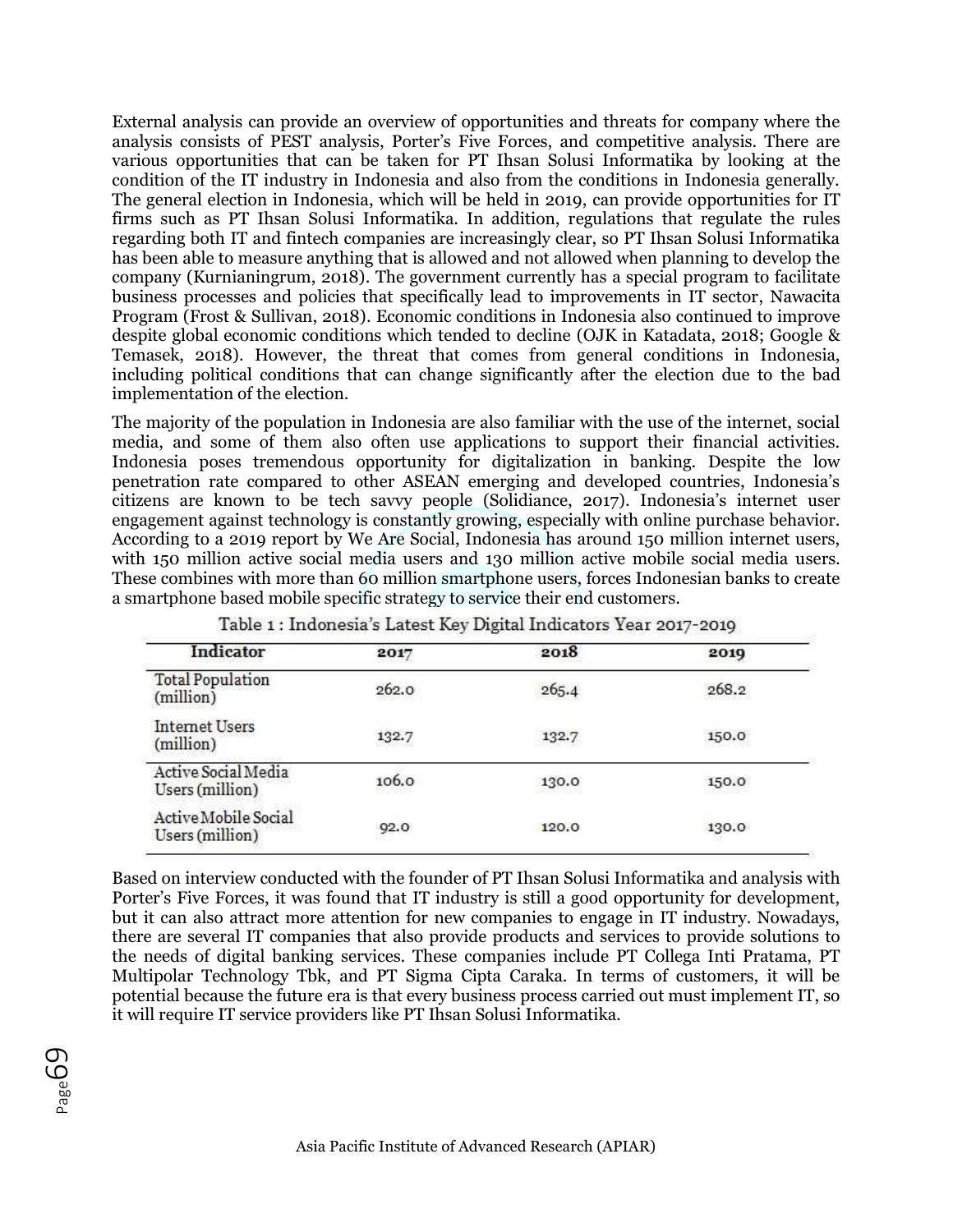

Figure 3 : Porter's Five Forces of IT Industry

Internal analysis can provide an overview of strengths and weaknesses of company where the analysis consists of VRIO framework, value chain analysis, and existing business model. The strength possessed by PT Ihsan Solusi Informatika is have experienced, competent, and qualified personnel in IT field. The founder of PT Ihsan Solusi Informatika is also a person who had experience in banking with educational backgrounds related to IT. So, formulating IT products and services needed by financial institutions becomes easier and on target. The working environment at PT Ihsan Solusi Informatika also strongly supports the development of the capabilities of its employees. The weaknesses of PT Ihsan Solusi Informatika is having limited financial support and lack of marketing strategies.

|  |  |  | Table 2 : VRIO Analysis of PT IhsanSolusiInformatika |
|--|--|--|------------------------------------------------------|
|--|--|--|------------------------------------------------------|

| <b>Resources</b>            | Valuable | Rare | mtabil | <b>Prganizatio</b><br>٥ | <b>Competitive Consequences</b>     |
|-----------------------------|----------|------|--------|-------------------------|-------------------------------------|
| <b>Tangible Resources</b>   |          |      |        |                         |                                     |
| Labor                       | Yes      | Yes  | No     |                         | Yes Temporary Competitive Advantage |
| Capital                     | Yes      | Yes  | No     | Yes                     | Temporary Competitive Advantage     |
| <b>Buildings</b>            | Yes      | No   | No     | No                      | Competitive Parity                  |
| Office Equipment            | Yes      | No   | No     | Yes                     | Competitive Parity                  |
| <b>Intangible Resources</b> |          |      |        |                         |                                     |
| Corporate Culture           | Yes      | Yes  | Yes    | Yes                     | Sustainable Competitive Advantage   |
| <b>Brand Recognition</b>    | Yes      | Yes  | No.    | Yes                     | Temporary Competitive Advantage     |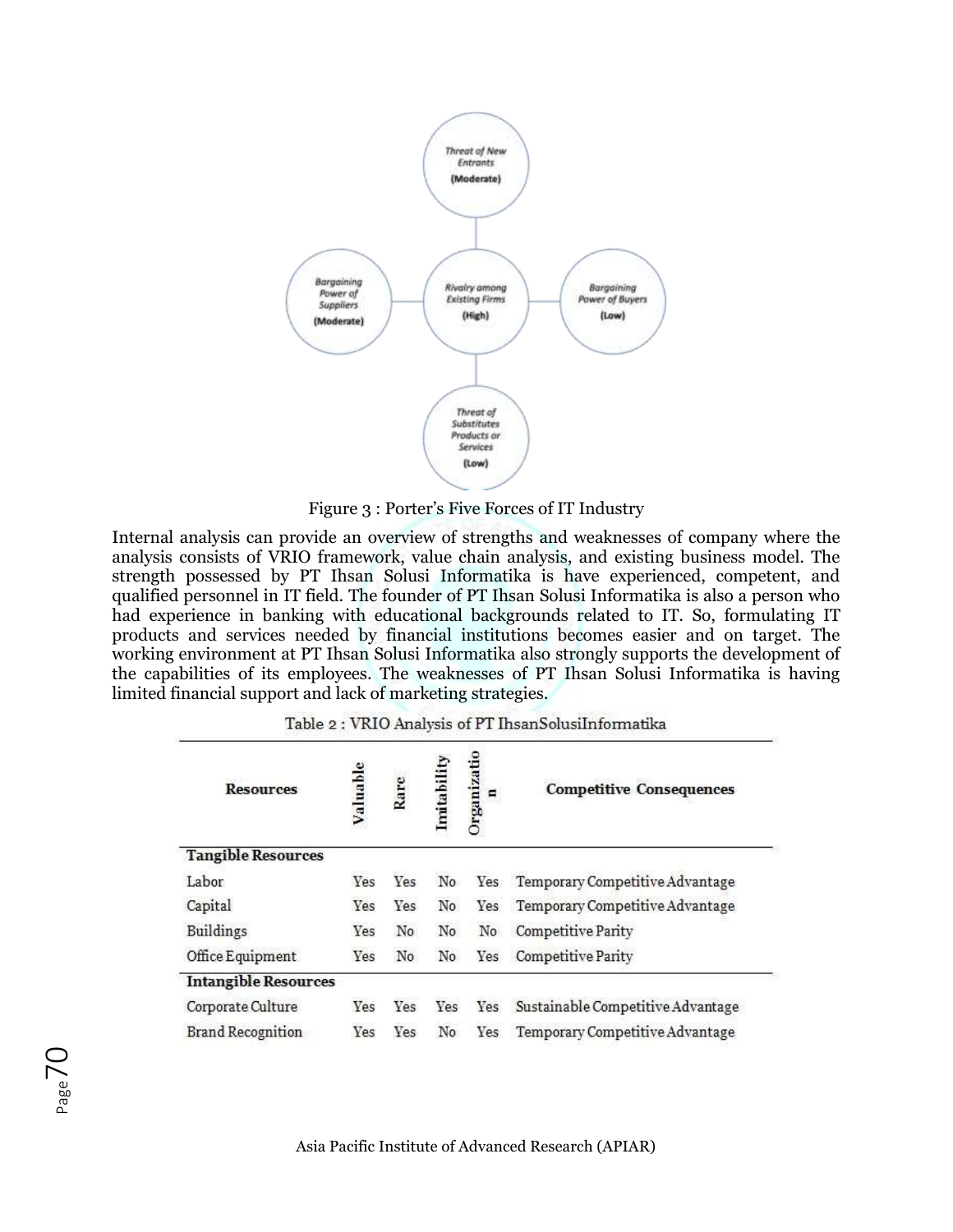| New Product<br>Development          | Yes |    |  | Yes No Yes Temporary Competitive Advantage        |
|-------------------------------------|-----|----|--|---------------------------------------------------|
| Customer Lists and<br>Relationships | Yes |    |  | Yes Yes Yes Sustainable Competitive Advantage     |
| <b>Engineering Expertise</b>        |     |    |  | Yes Yes Yes Yes Sustainable Competitive Advantage |
| <b>Innovation Capability</b>        | Yes | No |  | No Yes Competitive Parity                         |

A business model illustrates the rational of how a firm creates, delivers, and captures value. The Business model becomes a shared language that allows the firm to easily describe and create new strategic alternatives. The Business model can best be described through 9 (nine) basic building blocks that show the logic of how a company intends to make money (Osterwalder, 2010). In order to understand the existing strategic alternatives in PT Ihsan Solusi Informatika, the business model of the company will be explained through each 9 (nine) basic building blocks of business model canvas (BMC).

- a. **Customer Segments**: The customer segments of PT Ihsan Solusi Informatika consist of organizations in the financial field, such as bank or non-banking financial institutions. The customers usually need the product and service for their IT process in cheaper but still doing the good process for their company.
- b. **Value Proposition**: PT Ihsan Solusi Informatika offers value as an IT service provider company that provides products and services from front-to-back and beginning-to-end with technology that is suitable for the needs of financial institutions and at an affordable cost.
- c. **Channels**: The customer segments of PT Ihsan Solusi Informatika are large companies which need trust and a high level of reliability to establish relationships. Therefore, the suitable channel that allows PT Ihsan Solusi Informatika to communicate with customers is word-of-mouth. The connection owned by the founder of PT Ihsan Solusi Informatika who used to work in the banking sector was very helpful in reaching customers. Other than that, PT Ihsan Solusi Informatika also has professional company website to reach more range of customers.
- d. **Customer Relationships**: The customer relationship describes PT Ihsan Solusi Informatika as an IT service provider. Even though the business process occurs is businessto-business type, the relationship between both companies are based on human interaction. This kind of customer relationship is called personal assistance.
- e. **Revenue Streams**: The revenue streams of PT Ihsan Solusi Informatika coming from selling customization IT system software solution and regular maintenance fee.
- f. **Key Resources**: Based on the interview conducted with the founder of PT Ihsan Solusi Informatika, the key resources for the company are relationship with the customers/clients, core developer team (human resources and intellectual), and assets (physical).
- g. **Key Activities**: The key activities of PT Ihsan Solusi Informatika is the production process. To produce the products and services need by the customers, the company should know the needs from the customers. Production activities related to designing, making, and delivering the product.
- h. **Key Partnerships**: The type of partnerships between PT Ihsan Solusi Infromatika and suppliers is only as a buyer-supplier relationship. The motivation for creating partnership is for optimization and economy of scale. Actually, PT Ihsan Solusi Informatika is not focusing to only one supplier, but to many suppliers who depend on what kind of product and service they need to make.

l<br>Page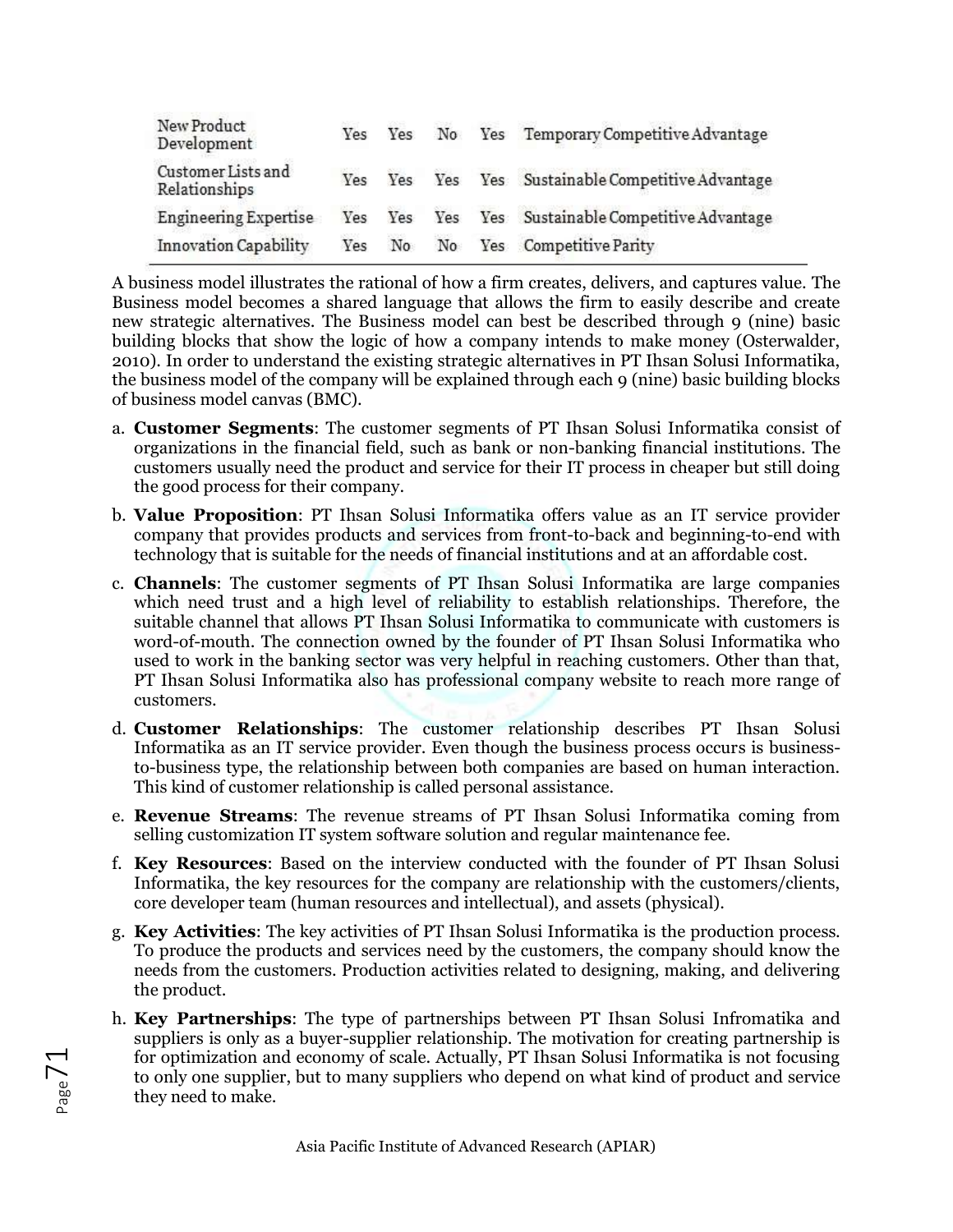i. **Cost Structures**: The costs of PT Ihsan Solusi Informatika include production cost, technology/infrastructure, integration & customization, human resource, and also location rent. In addition, PT Ihsan Solusi Informatika also need to update their technology with current need technology for financial institution, so the company will always spend money for R&D.

# **3. Business Solution**

Based on the conclusions from the analysis that looked at the external and internal conditions of the company, as well as supported by the existence of PT Ihsan Solusi Informatika's plan to develop the company's business, it was necessary to develop a business strategy for PT Ihsan Solusi Informatika. To formulate the strategy, need to use several tools which is Porter's Generic Strategy, Strategy Diamond Framework, and Proposed Business Model.

PT Ihsan Solusi Informatika positioned itself as an affordable IT service provider with the system provided in accordance with the needs of the client. Therefore, the current business carried out by PT Ihsan Solusi Informatika is a cost-leadership strategy. However, PT Ihsan Solusi Informatika feels that this strategy has not been able to make companies compete with other competitors and also based on the future opportunities related to fintech. In addition, based on the results of the analysis using the VRIO framework, the company is still in the position of temporary competitive advantage. PT Ihsan Solusi Informatika has good competency resources and wants to utilize existing technological resources, so the company wants to make development in its business different from other companies. The proposed business strategy is a differentiation strategy.

Differentiation strategy will provide more value of the company to the clients. Clients who benefit from the development of the company's business model are not only for new clients, but also existing clients who have used services from PT Ihsan Solusi Informatika. With the differentiation strategy, the company can grab more target markets and increase the company's revenue. To achieve this differentiation strategy, there are several things that must be considered related to the needs of expertise, resources, and organization in general (Porter, 1998).

| Generic         | <b>Commonly Required</b>                                                                                                                                                                                                                                                                                                             | <b>Common Organizational</b>                                                                                                                                                                                                                                |
|-----------------|--------------------------------------------------------------------------------------------------------------------------------------------------------------------------------------------------------------------------------------------------------------------------------------------------------------------------------------|-------------------------------------------------------------------------------------------------------------------------------------------------------------------------------------------------------------------------------------------------------------|
| <b>Strategy</b> | <b>Skills and Resources</b>                                                                                                                                                                                                                                                                                                          | <b>Requirements</b>                                                                                                                                                                                                                                         |
| Differentiation | Strong marketing abilities<br>• Product engineering<br><b>Creative flair</b><br>Strong capability in basic<br>research<br>Corporate reputation for quality<br>or technological leadership<br>Long tradition in the industry or<br>unique combination of skills<br>drawn from other businesses<br>Strong cooperation from<br>channels | Strong coordination among<br>functions in R&D, product<br>development, and<br>marketing<br>Subjective measurement<br>and incentives instead of<br>quantitative measures<br>Amenities to attract highly<br>skilled labor, scientists, or<br>creative people. |

Table 4 : Differentiation Strategy Requirements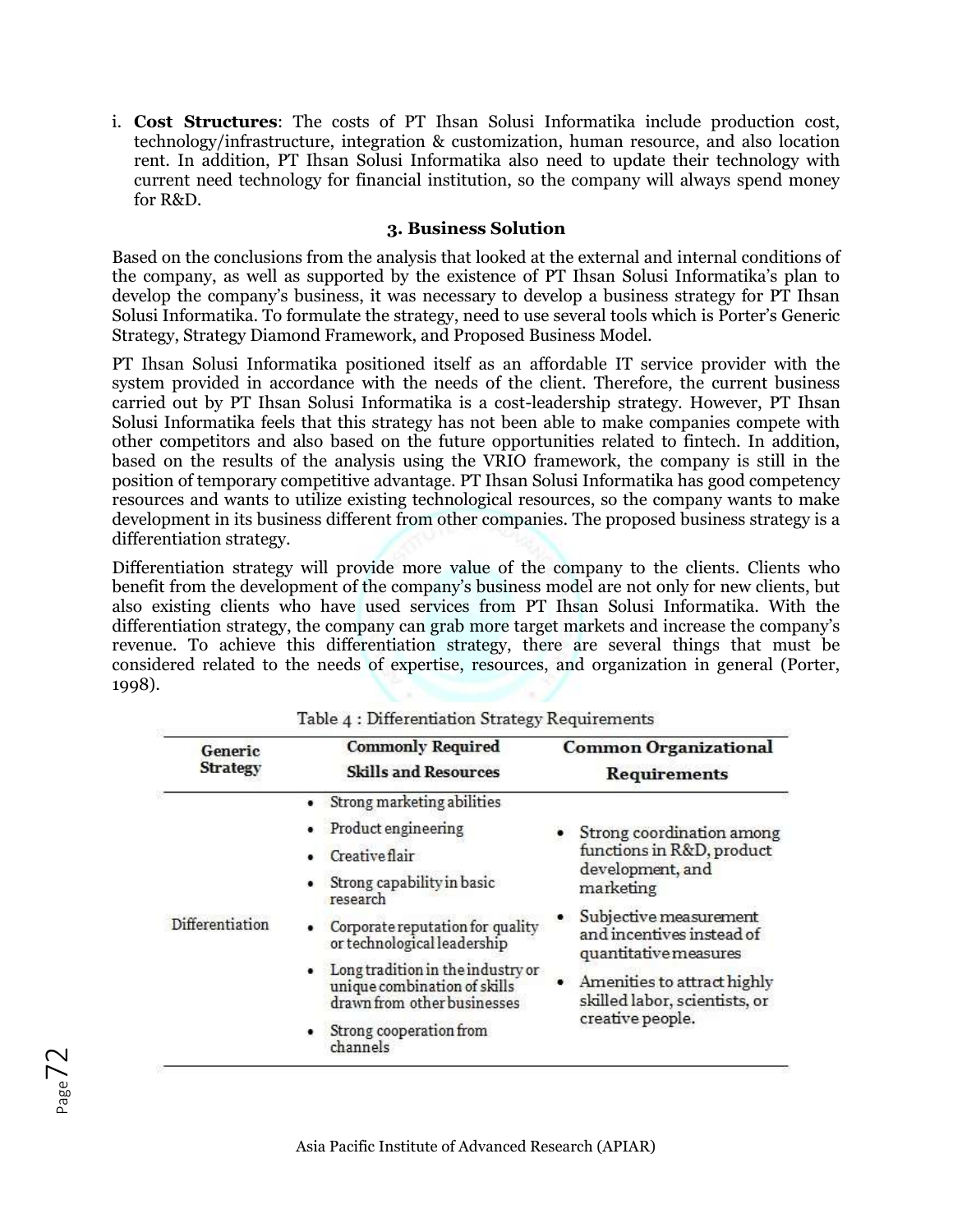The strategic approach that will be carried out by PT Ihsan Solusi Infromatika in the future is differentiation strategy. Basically, the differentiation strategy is to add unique features that will add value to the products and services received by customers so they are willing to pay a higher price. To find out the differentiation strategies that will be implemented in PT Ihsan Solusi Informatika will be explained in detail using five parts of the strategy diamond framework.

- a. **Arenas**: The product categories that are the main business of PT Ihsan Solusi Informatika are products and services related to IT. PT Ihsan Solusi Informatika provides IT solutions that consist of software development, software service, and consulting service. In the future, the products that will be offered by PT Ihsan Solusi Informatika will still be the same, but the company diversified by making prominence in the part of providing payment and switching systems. The geographical area that become the target of PT Ihsan Solusi Informatika is everywhere. The company is only providing a system and system requirements can be applied anywhere. So, its geographical area depends on where the client's company is. In a business model like this, PT Ihsan Solusi Informatika will act as an intermediary, so that the target market segments are both suppliers and customers. The core technology used by PT Ihsan Solusi Informatika is the latest programming software using recent Laravel Framework. Using core technology that continues to be updated will bring product development to an effective and efficient process.
- b. **Vehicles**: Although the business diversification conducted by PT Ihsan Solusi Informatika does not change too many existing activities, certain human resources need to be chosen so they can handle the new strategy implemented in the company. As its primary vehicle for getting to its chosen arenas, PT Ihsan Solusi Informatika engages in organic expansion. In the current business model, suppliers were only as providers and seller of equipment needed by clients without special relationship. Whereas in new strategy as an intermediary between producers and consumers it is necessary to implement a partnership strategy especially with biller companies.
- c. **Differentiators**: The images that PT Ihsan Solusi Informatika wants to convey is as an IT company that can provide solutions to integrated IT needs by not only providing software but also supporting client's businesses at the same time. Every process related to product development is always oriented towards quality and well monitored. PT Ihsan Solusi Informatika also always prioritizes its customers based on customer orientation. As stated previously, all product development is always quality oriented. Each of PT Ihsan Solusi Informatika product has a decent level of security, fast access time, and is efficient in the source code structure. In other words, the reliability of PT Ihsan Solusi Informatika's products is an important point for the company.
- d. **Staging**: The plan will be carried out in several stages. The closest plan is to be an intermediary between biller company and financial institutions. The thing underlies PT Ihsan Solusi Informatika to diversify its business as an intermediary is because the company has technological tools to run the business, has implementation experience with previous and current clients, and has networks both from the producer and consumer side. By diversifying its business, it will add more value compared to other existing IT companies. In addition, PT Ihsan Solusi Informatika can also provide complete and integrated products and services, so that clients who need it can only use services from PT Ihsan Solusi Informatika without having to use services from other companies.

**Economic Logic**: As a profit-oriented company, PT Ihsan Solusi Informatika determined the economic logic in economic scope for existing business process. The theory of an economic scope states the average total cost of a company's production decreases when there is an increasing variety of goods produced. Economic scope gives a cost advantage to a company when it produces a complementary range of products while focusing on its core competencies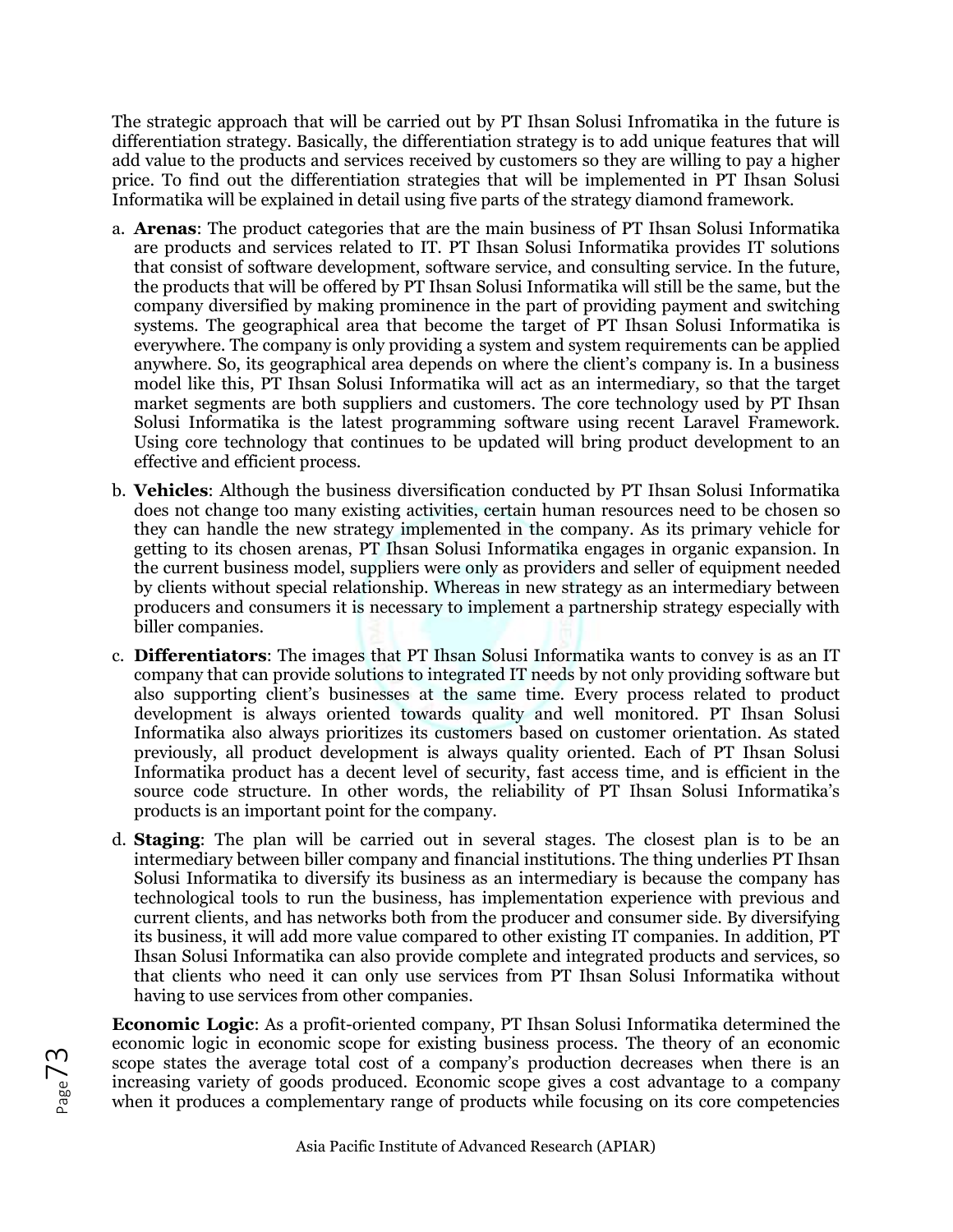(Nickolas, 2018). As for the new business model in PT Ihsan Solusi Informatika, the economic logic is using flat per transaction and negotiation for the long-term contract.

After conducting strategy formulation using Porter's Generic Strategies, Strategy Diamond Framework, and interview with the founder of PT Ihsan Solusi Informatika, it is known that there are several components in the existing business model canvas that need to be changed. These changes are the effects of the changing strategies implemented in the company

| <b>Key Partners</b>                                        | <b>Key Activities</b>                                                                                                                                                                                                                                        | Value<br><b>Propositions</b>                                                                                                                                                                                                                                                                                            | <b>Customer</b><br><b>Relationship</b>                                                                                                                    | <b>Customer</b><br><b>Segments</b>                                                         |
|------------------------------------------------------------|--------------------------------------------------------------------------------------------------------------------------------------------------------------------------------------------------------------------------------------------------------------|-------------------------------------------------------------------------------------------------------------------------------------------------------------------------------------------------------------------------------------------------------------------------------------------------------------------------|-----------------------------------------------------------------------------------------------------------------------------------------------------------|--------------------------------------------------------------------------------------------|
| Financial<br><i>institutions</i><br>Biller<br>company      | • Acquire clients<br>• Consultation<br>· Decision<br>Agreement<br>• Implementation<br>& development<br>· After-sales<br>service<br>• Acquire<br>supplier<br><b>Key Resources</b><br>• Customers<br>• Core<br>development<br>team<br>• Assets<br>(Technology) | Provides<br>products and<br>services from<br>front-to-end<br>with technology<br>driven for<br>financial<br>institutions<br>Inexpensive and<br>scalable<br>infrastructure<br>Short<br>development,<br>implementation<br>and change time<br>Connecting the<br>needs of<br>financial<br>institutions and<br>biller company | Personal<br>assistance<br><b>Channels</b><br>People in the<br>company's<br>network<br>Professional<br>company<br>website<br>E-mail<br>Telephone<br>Office | Financial<br><i>institutions</i><br>• Other<br>companies<br>Fintech<br>Biller<br>companies |
|                                                            | <b>Cost Structure</b>                                                                                                                                                                                                                                        |                                                                                                                                                                                                                                                                                                                         | <b>Revenue Streams</b>                                                                                                                                    |                                                                                            |
| Production cost<br>Employee's salary<br>Operational<br>R&D |                                                                                                                                                                                                                                                              | Profit on sales                                                                                                                                                                                                                                                                                                         | Regular maintenance fee<br>Fee based obtained from each transaction as<br>an intermediary                                                                 |                                                                                            |

|--|

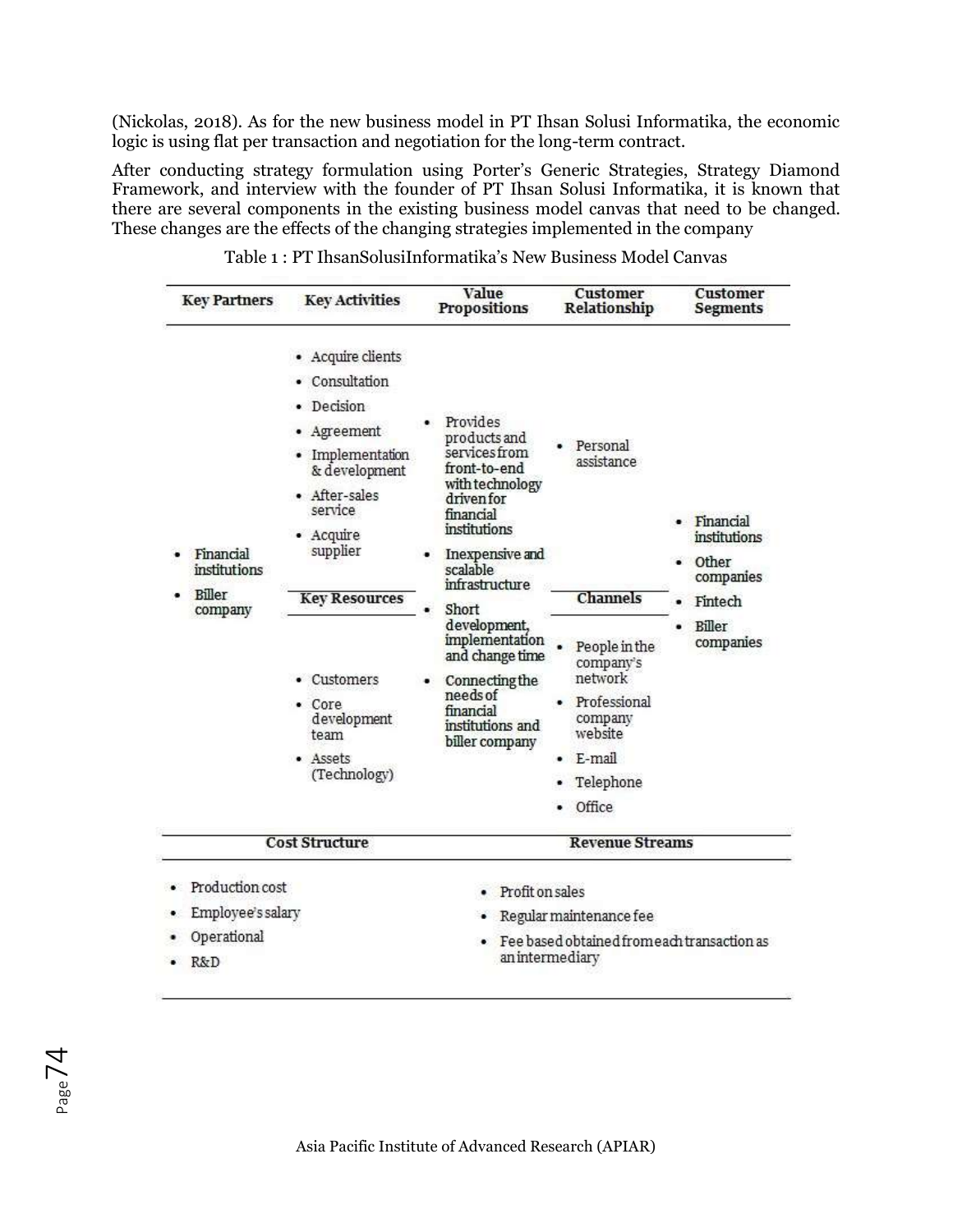### **4. Implementation Plan**

Strategy implementation is the total amount of activities and choices needed for the implementation of the strategic plan (Wheelen & Hunger, 2012). Implementation is also an effort largely focused on testing and validating assumptions while integrating the key resources and processes required to deliver in the customer value proposition (CVP) and the profit formula (Johnson, 2018). Although implementation is usually considered after the strategy is formulated, implementation is an important part of strategic management. Implementation should be pursued in three stages: incubation, acceleration, and transition (Johnson, 2018 refer to Figure 6). Incubation must be focused on building profitability, but it is very important not to press the project to reap high-speed revenue until acceleration begins. Real and large-scale revenue rarely increases to the transition stage.



Figure 5 : Stages of Business Model Implementation

Based on the formulation strategy in Chapter 3, the short-term plan of PT Ihsan Solusi Informatika is become an intermediary company in payment services between biller company as a producer and client from financial instituions as a consumer. While the long-term plan is to self-operate the company as a fintech company. The short-term plan is part of incubation process of implementation the strategy then the period of short-term plan is for 2 years. With this plan, it is expected that PT Ihsan Solusi Informatika can continue to maintain its competitiveness in the IT industry and sustain from the market competition.

The short-term plan of PT Ihsan Solusi Informatika is related to the strategy that the company will become an intermediary in payment services with providing payment and switching systems. The period of short-term plan is 2 years started from Q2 in 2019 until Q2 in 2021. The implementation plan will be explained based on staging process from Strategy Diamond Framework.

### • **Determining the form of cooperation with producers and customers.**

The form of cooperation between PT Ihsan Solusi Informatika and suppliers and clients in the new business model is different from the previous one, where previously supplier relations only trading, but in the new business model was different. Relations with suppliers, namely biller companies, must use partnerships so PT Ihsan Solusi Informatika must design how the agreement forms and business term and conditions. Besides that, with clients as consumers it is also different. If previously only providing IT services needed by the clients,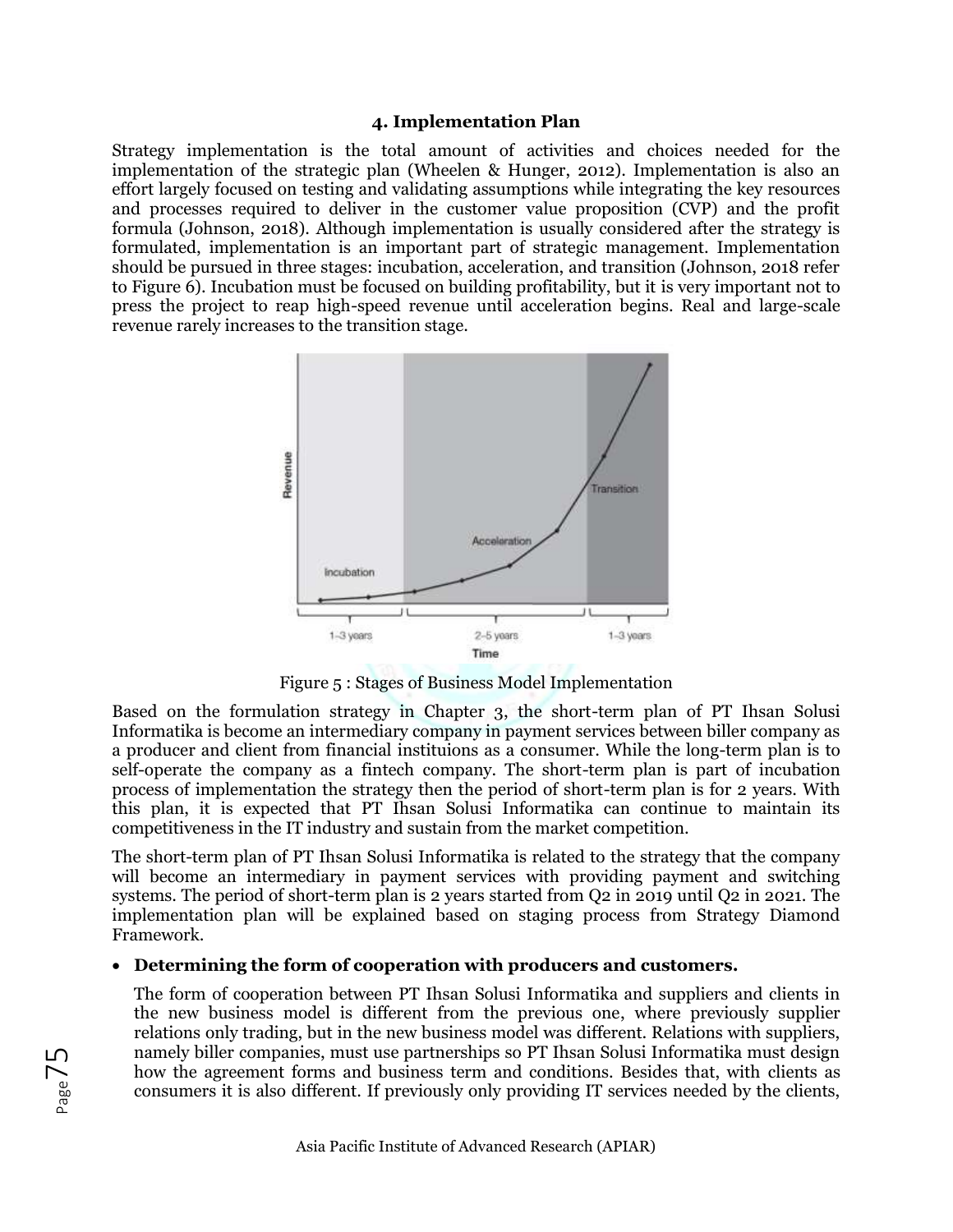the new business model requires provisions on how to communicate between consumers and producers so that consumers are not directly communicate to producers but through PT Ihsan Solusi Informatika.

# • **Partnering with biller companies and looking for potential clients.**

After knowing how the cooperation process will be carried out, only then PT Ihsan Solusi Informatika can be able to search for biller companies that want to make partnerships and clients who have the potential to need a payment system. This process can be done by using a network of clients who are already customers at PT Ihsan Solusi Informatika and looking for new clients from other financial institutions that are in accordance with the specified market segment.

# • **Make a new function division for new business process.**

Because the business process is slightly different from the one that already exists, it is important for PT Ihsan Solusi Informatika to form a new function division specifically for managing business as an intermediary. The formation of this new division can be done by recruiting workers from existing employees or hiring new workers. This is done so that the sustainability of new businesses is more effective and efficient and does not interfere with the sustainability of existing business.

# • **Maintain and improve service quality.**

For IT provider companies like PT Ihsan Solusi Informatika, it is very important to implement a plan to maintain the quality of services provided. This is done for both existing and new businesses. Maintaining service quality can be done by conducting regular evaluations, regular internal meetings, and through R&D. In addition, PT Ihsan Solusi Informatika should improve the quality of company's resources and capabilities in order to strengthen its internal competitiveness and increase the company's performance.

# • **Expanding business networking.**

This is needed to maintain client awareness of the image of the company. In addition, by expanding the network can also add opportunities to get clients who have the potential to use services from PT Ihsan Solusi Informatika.



Table 2 : PT IhsanSolusiInformatika Implementation Plan

The long-term plan owned by PT Ihsan Solusi Informatika is to become a fintech company that has its own operating system. By becoming a fintech company, PT Ihsan Solusi Informatika hopes to maintain the technology resources that are owned and human resources involved in the business process so far. PT Ihsan Solusi Informatika also wants to have the most mastered core technology competencies so that it can continue to compete with other companies both in the present and in the future.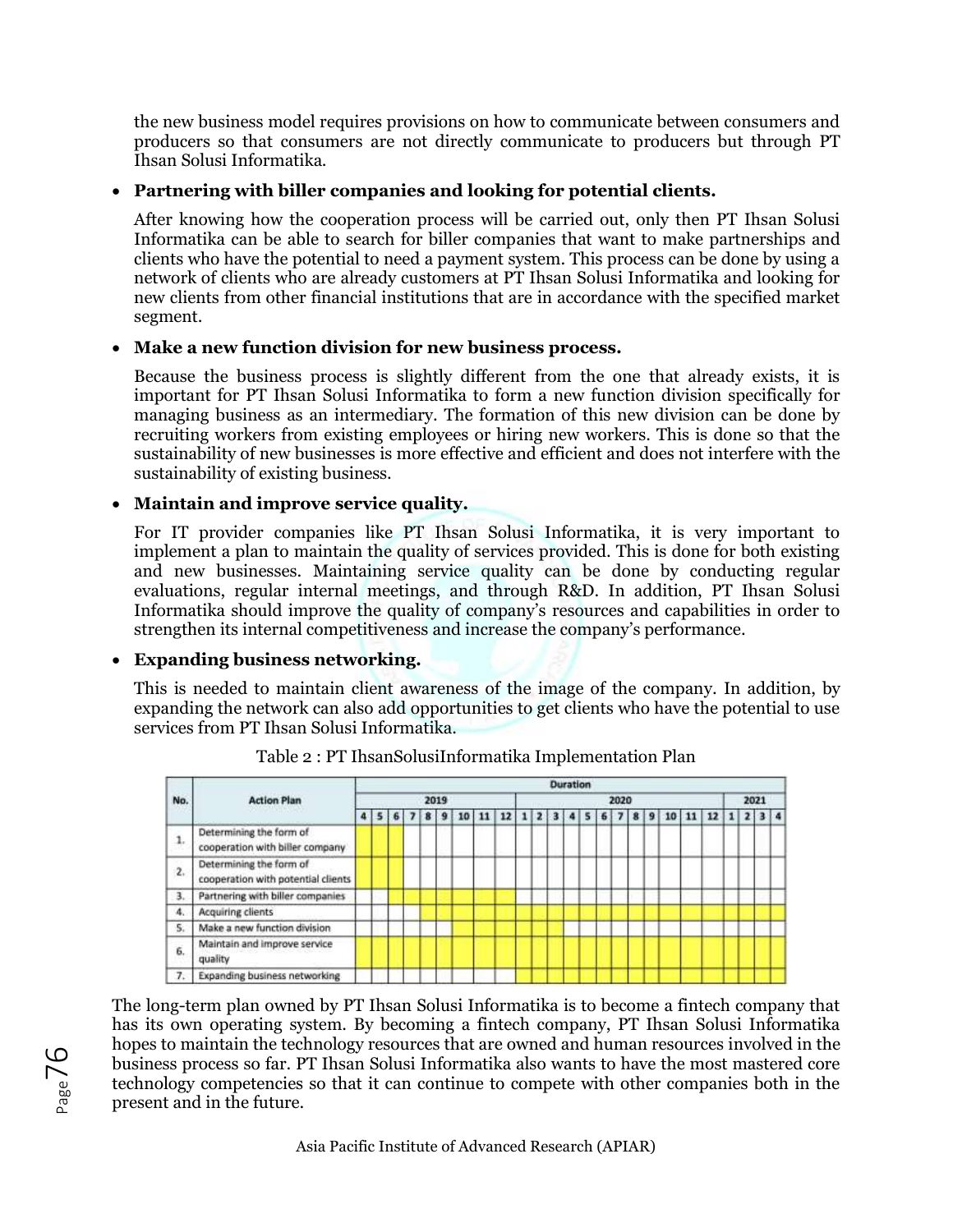#### **References**

- i. Badan Pusat Statistik, 2018. *Statistik Indonesia 2018*. Indonesia: Badan Pusat Statistik.
- ii. David, F. R. 2011. *Strategic Management Concept and Cases 13th Ed*. New Jersey: Pearson Education.
- iii. De Nederlandsche Bank, 2016. *What is Payment Service Provider?*. [online]. Available at: [https://www.toezicht.dnb.nl/en/2/51-235555.jsp.](https://www.toezicht.dnb.nl/en/2/51-235555.jsp) [Accessed 28th May 2019].
- iv. Frost & Sullivan, 2018. *Digital Market Overview: Indonesia*. Silicon Valley: Frost & Sullivan
- v. Google & Temasek, 2018. *E-conomy SEA 2018: Southeast Asia's Internet Economy Hits an Inflection Point*. Google & Temasek.
- vi. Johnson, M. W., 2018. *Reinvent Your Business Model: How to Seize the White Space for Transformative Growth*. Massachusetts: Harvard Business Review Press.
- vii. Katadata, 2018. *Di G20 Pertumbuhan Ekonomi Indonesia Salah Satu yang Tertinggi*. [online]. Available at: [https://databoks.katadata.co.id/datapublish/2018/12/21/di-g20-pertumbuhan](https://databoks.katadata.co.id/datapublish/2018/12/21/di-g20-pertumbuhan-ekonomi-indonesia-salah-satu-yang-tertinggi)[ekonomi-indonesia-salah-satu-yang-tertinggi.](https://databoks.katadata.co.id/datapublish/2018/12/21/di-g20-pertumbuhan-ekonomi-indonesia-salah-satu-yang-tertinggi) [Accessed 16th February 2019].
- viii. Kurnianingrum, N. 2018. *OJK Paparkan Dampak Pemilu 2019 terhadap Ekonomi Indonesia, dari Sisi Positif dan Negatif*. [online]. Available at: http://wow.tribunnews.com/2018/12/20/ojkpaparkan-dampak-pemilu-2019 -approach-economy-Indonesia-from-the-positive-and-negative. [Accessed 9th February 2019].
- ix. Miller, A. 1998. *Strategic Management: Third Edition*. United States: McGraw-Hill Company.
- x. Miyamoto, K. & Taura, H., 2016. *Amendments to Legislation on Electronic Payment Intermediate Service Providers*. Anderson Mōri & Tomotsune Bulletin, June 2017.
- xi. Nickolas, S. 2018. *How do Economies of Scope and Economies of Scale Differ?*. [online]. Available at: https://www.investopedia.com/ask/answers/042215/what-difference-betweeneconomies-scope-and-economies-scale.asp. [Accessed 8th March 2019].
- xii. Osterwalder, A. 2010. *Business Model Generation*. New Jersey: John Wiley & Sons.
- xiii. Paramo, J. M. G. 2017. *Digitalization and Banking Sector*. Helsinki: BBVA.
- xiv. Peraturan Otoritas Jasa Keuangan (OJK) Nomor 12/POJK.03/2018 about Management of Digital Banking Services by Commercial Banks
- xv. Porter, M. 1998. *Competitive Strategy: Techniques for Analyzing Industries and Competitors*. New York: The Free Press.
- xvi. PT Collega Inti Pratama. [online]. Available at: https://www.collega.id/. [Accessed 6th February 2019].
- xvii. PT Multipolar Technology Tbk. [online]. Available at: http://www.multipolar.com/index. [Accessed 6th February 2019].
- xviii. PT Sigma Cipta Caraka. 2019. *Telkomsigma Company Profile*. Jakarta: PT Sigma Cipta Caraka.
- xix. Purdue University, 2007. *Industry Analysis: The Five Forces*. Purdue Extension EC-722.
- xx. PwC, 2018. *PwC Survey: Digital Banking in Indonesia 2018*. Jakarta: PwC Indonesia.

Page7'

- xxi. SBH Indonesia, 2018. *Market Report: Indonesia Information Communications Technology (ICT).* Jakarta: Swiss Business Hub Indonesia.
- xxii. Schmidt, J., Drews, P., & Schirmer, I., 2017. *Digitalization of the Banking Industry: A Multiple Stakeholder Analysis on Strategic Alignment*. Boston: Twenty-third Americas Conference on Information Systems.
- xxiii. Skinner, C., 2014. *Digital Bank: Strategies to Launch or Become a Digital Bank*. Singapore: Marshall Cavendish Business.